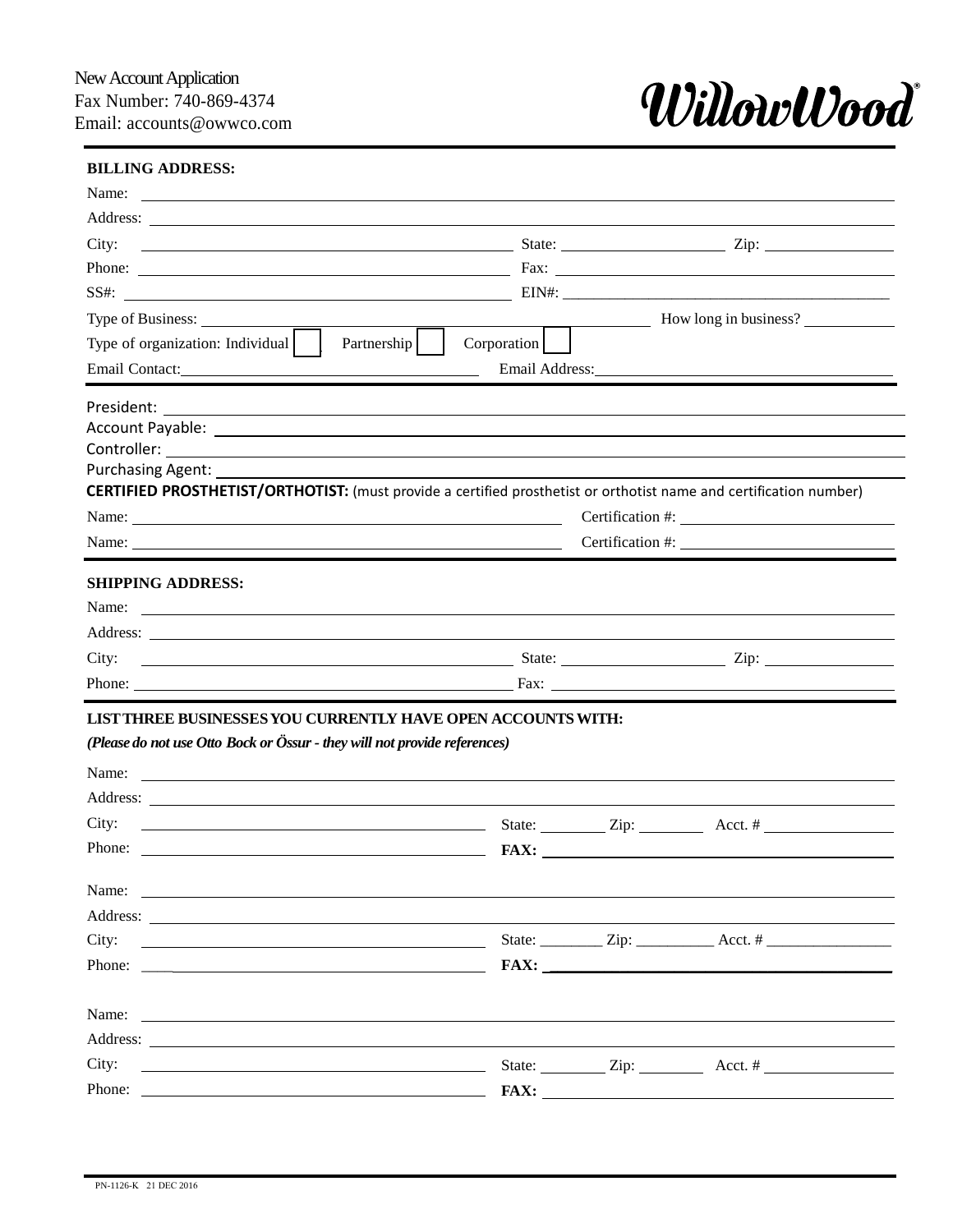**LIST BANK REFERENCE:** *(banks will not provide references without account number)*

| Name:<br><u> 1989 - Jan Sarajević, politički politički politički politički karaliziran (da svjetla politička politička po</u> |  |                                                                  |
|-------------------------------------------------------------------------------------------------------------------------------|--|------------------------------------------------------------------|
| Address:                                                                                                                      |  |                                                                  |
| City:                                                                                                                         |  | State: $\qquad \qquad \text{Zip:} \qquad \qquad \text{ACCT.} \#$ |
| Phone:<br><b>EXECUTE:</b> FAX:                                                                                                |  |                                                                  |
| <b>Contact Name:</b>                                                                                                          |  |                                                                  |

TERMS OF PAYMENT: Applicant's signature attests to financial responsibility, ability and willingness to pay Ohio Willow Wood, Inc. invoices in accordance with stated terms. A finance charge of 1.5% per month (18%APR) will be added to all accounts not paid within terms. All accounts over 30 days past due will be subject to Credit Card or COD status. All past due invoices must be paid in full before credit status will be considered for reinstatement. A service charge of \$30.00 USD will be charged for all returned checks. If the account is turned over for collections, applicant agrees to pay all costs incurred in collection monies owed Ohio Willow Wood, Inc., including reasonable attorney fees. The above information is supplied for the purpose of obtaining an open credit account with Ohio Willow Wood, Inc. and is warranted to be true and accurate. I hereby authorize an investigation of our credit history and the release of any information by credit references listed above deemed necessary to establish a line of credit with Ohio Willow Wood, Inc. I understand that if this form is submitted by e-mail, my typed name in the signature field will qualify as my signature for purposes of certification.

PERSONAL GUARANTY OF PAYMENT OF AN INDIVIDUAL OR CORPORATE ACCOUNT: I hereby bind myself to pay Ohio Willow Wood Inc. on demand, any sum that may become due by the applying company when that company fails to pay as agreed in this document. It shall be understood that this guarantee is a continuing and irrevocable guarantee and indemnity for such indebtedness of the above company. I do hereby waive notice of default, nonpayment and notice thereof and consent to any modification of renewal of the credit agreement hereby granted. I understand that if this form is submitted by e-mail, my typed name in the signature field will qualify as my signature for purposes of certification.

|                 | Phone: $\qquad \qquad$       |
|-----------------|------------------------------|
|                 |                              |
| State/Province: | Postal Code: National Postal |
|                 |                              |
|                 |                              |
|                 |                              |

**Return to: The Ohio Willow Wood Company Attn: Accounting Department P.O. Box 130 Mt. Sterling, OH 43143 Fax: 740-869-4374, Attention: Accounting Or Email: accounts@owwco.com**

| FOR OFFICE USE ONLY:                                         |  |  |  |  |  |
|--------------------------------------------------------------|--|--|--|--|--|
| Credit Approval: Yes   No                                    |  |  |  |  |  |
| Terms:                                                       |  |  |  |  |  |
| Amount \$:                                                   |  |  |  |  |  |
| Date:<br>Bv:<br>the control of the control of the control of |  |  |  |  |  |
|                                                              |  |  |  |  |  |